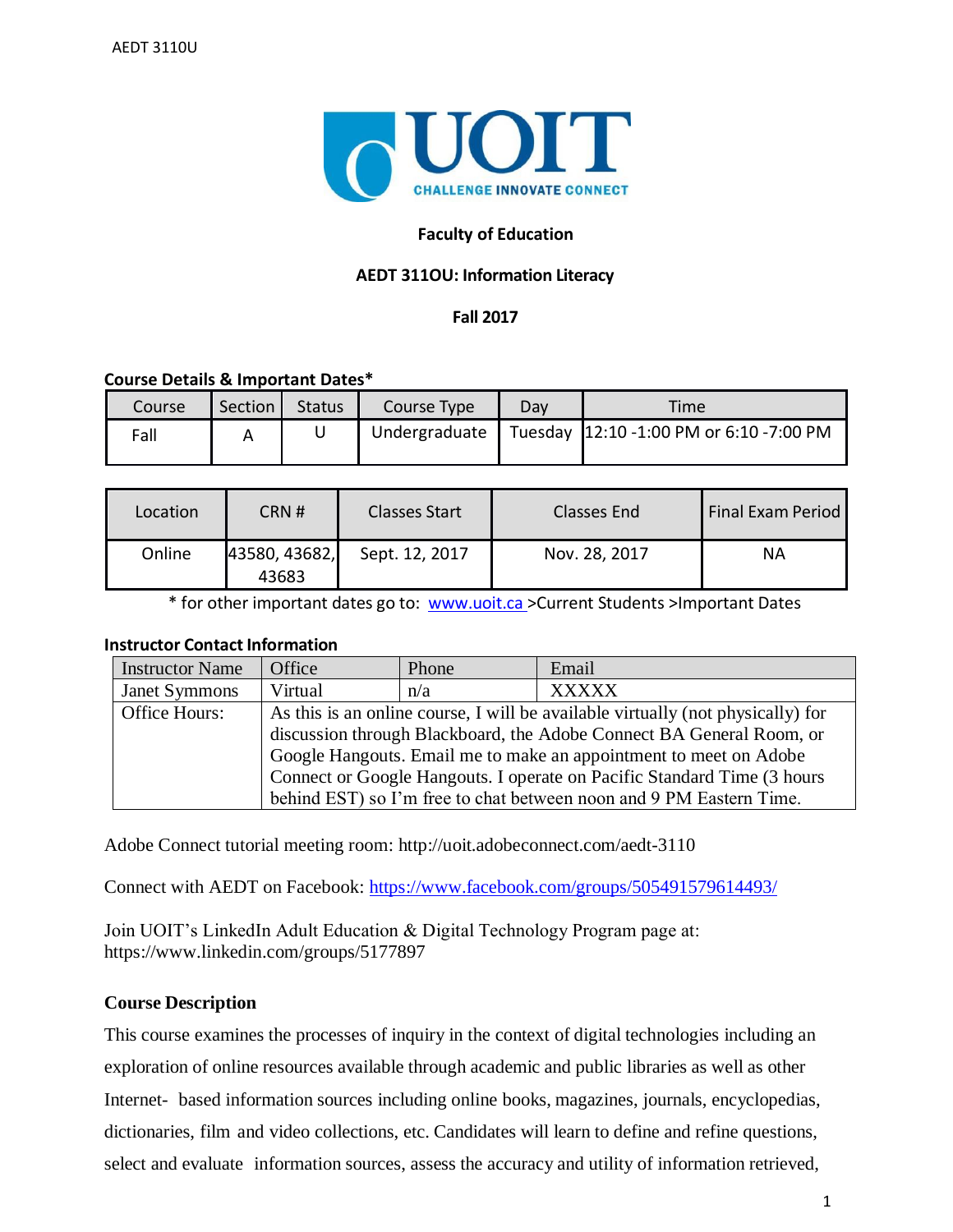and organize, analyze, and report the results of research. Topics will include, but are not limited to, information literacy skills, multiliteracies, and information literacy research. 3 credits (online).

Note: this course is open to all UOIT Undergraduate students with the exception of those enrolled in the P/J or I/S Consecutive B.Ed. program or I/S Concurrent BSc (Hons)/B.Ed. program. This course will be offered totally online during the Fall term using a combination of tools including: Adobe Connect video clips accessible through public channels and other asynchronous applications.

#### **Learning Outcomes**

This course focuses on developing the cognitive skills needed to identify, locate, evaluate, use and produce information to problem solve in teaching and learning. Specifically, by the end of this course, students will have demonstrated ability to:

- 1. Articulate how the concept of information literacy has changed in recent years.
- 2. Identify the different (but perhaps converging) professional responsibilities of librarians and teachers in helping to develop information skills in learners.
- 3. Explore the developing standards documents that seek to guide the definition and teaching of information literacy in schools, colleges and libraries.
- 4. Create, critique, analyze, and evaluate multi-media texts: Accuracy, Authority, Objectivity, Currency, Coverage
- 5. Investigate, demonstrate, and explain how information literacy skills are a part of studentship and, especially for adult learners, citizenship.
- 6. Demonstrate how information literacy is one aspect of the broader concepts of multiliteracies and research.
- 7. Develop information literacy teaching resources.

## **Course Design**

This course has been designed using the principles of Problem-Based Learning (PBL) and social constructivism. The intent is to meet the needs of individual learners while modeling online pedagogy. Students will be working individually and in groups to identify real problems, and multiple perspectives toward potential solutions in information literacy in education.

All course activities will be designed in a manner that will allow for access using a wide range of mobile devices, such as Smartphones and tablets; therefore favouring the development of a truly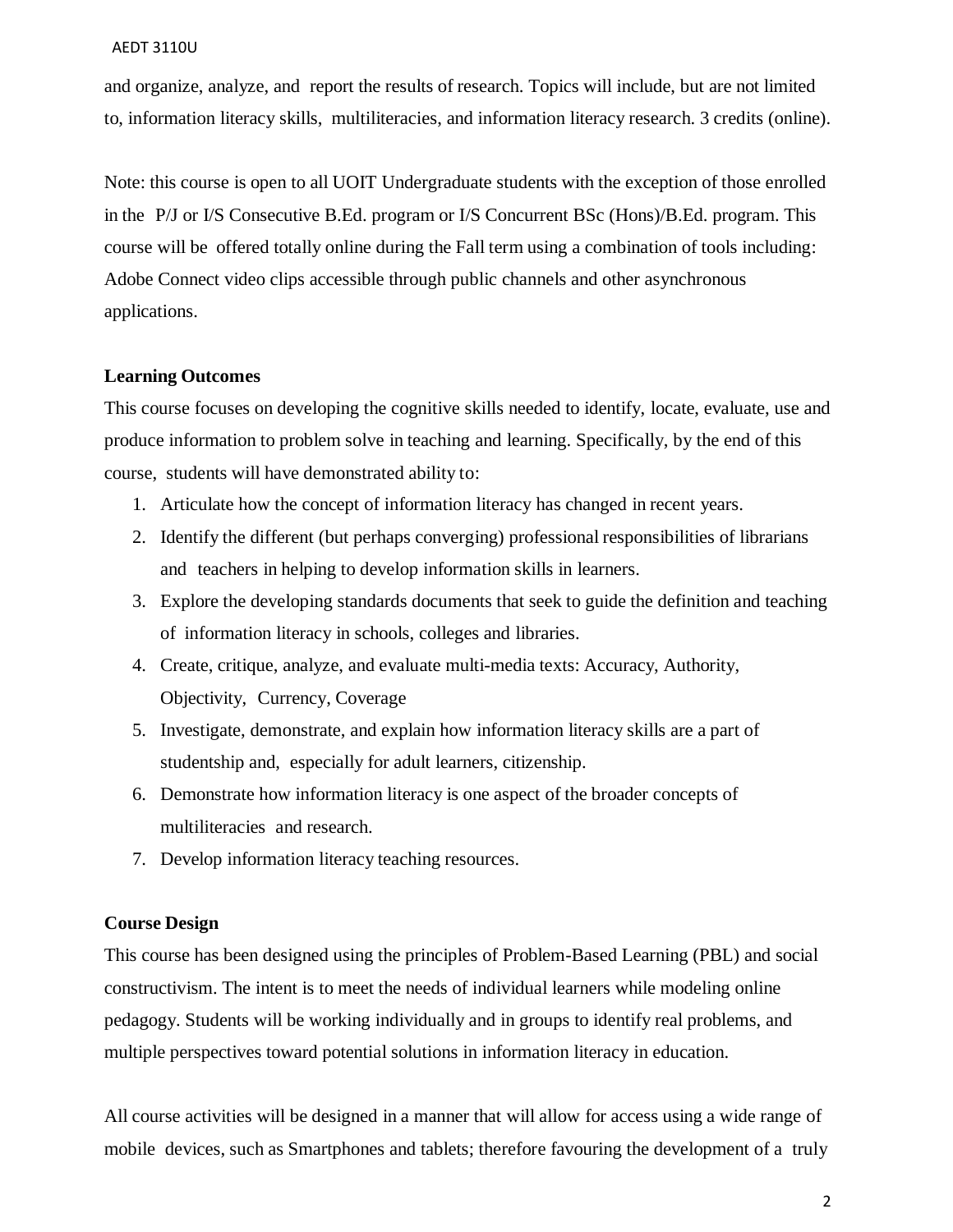mobile learning culture, anywhere, anytime. Each student must prepare for the tutorials by viewing the YouTube clips, compiling resources for sharing and completing activities. In addition to the video clips and one hour tutorial sessions, students should budget additional time each week for reading articles and working on learning activities.

This 36-hour (3 credit) course will be articulated in 12 weekly modules each of which will include:

- Approximately 1 hour of video clip-based lectures typically broken down into 12-15 minute-long segments, published via YouTube. <https://www.youtube.com/user/aedt3110u/videos>
- One hour of synchronous group tutorial activities in Adobe Connect. By scheduling the different groups at different times of the day and of the week, the program will be able to accommodate students from a wide variety of time zones.
- Approximately one hour devoted to online activities such as forum discussions, selfdirected learning activities, etc., as specified in the course calendar below, using a wide variety of online resources as chosen primarily by the students.

Although this covers the basic three-hour commitment to the class sessions, it is to be noted that additional reading or other course work will be expected. While the Blackboard course site will be the official web site for this course, other environments may be explored. The links for each of these will be posted on the Blackboard site as we progress.

Please Note: The Blackboard course web site is an indispensable portion of the course. Students should consult it regularly and use the links there as part of their research tool collection. All course requirements, handouts, marking rubrics, assessment and related materials are posted to the course website.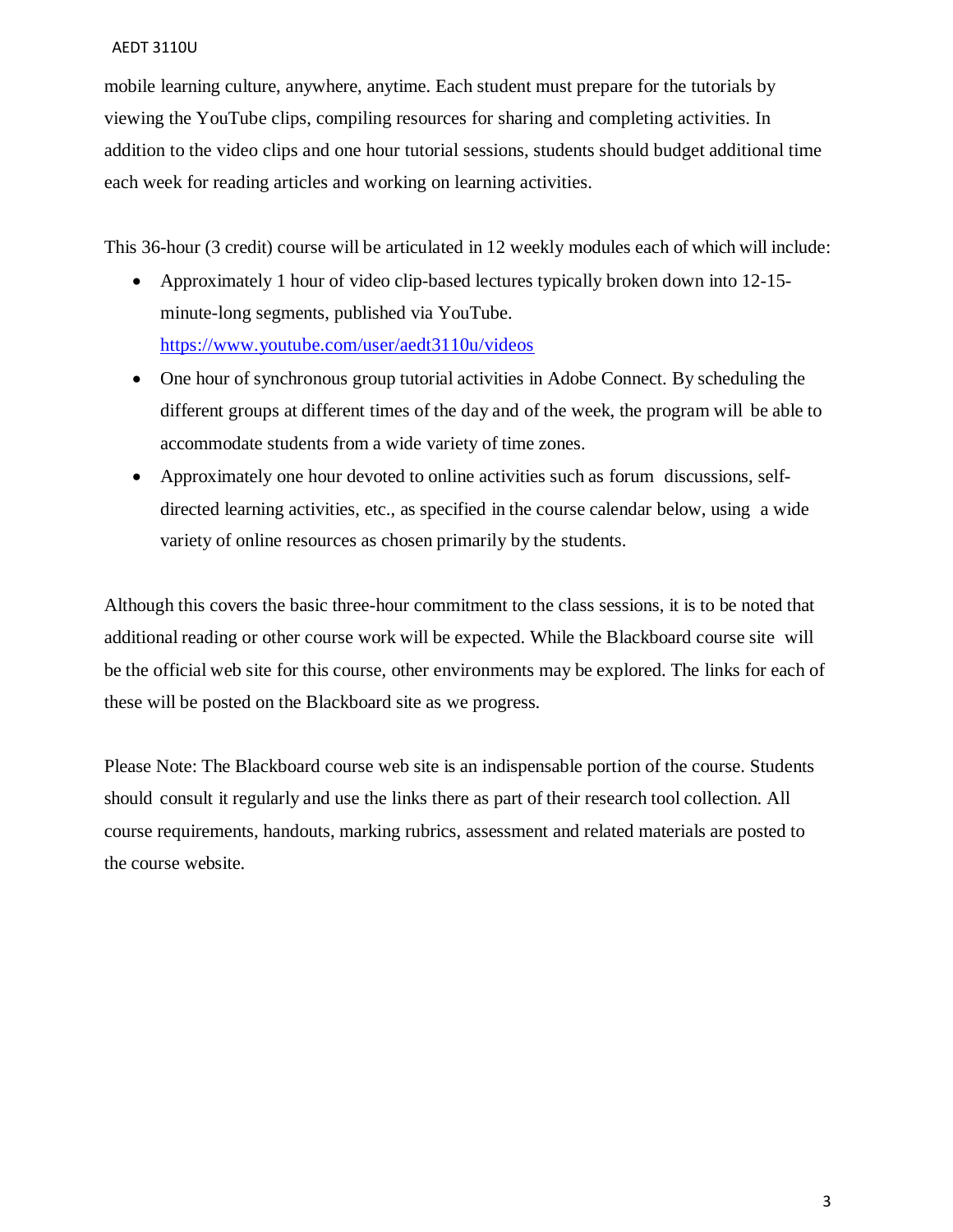# **Course Plan**

| Class            | <b>Topics</b>                                                                                                                                                                                                                                                                                               | Tutorial                                                                                                                                                                                                                                                                                                                                                                                                                             | Weekly work                                                                                                                                                                                                                                                                                                                                                                                                                                                                                                                                                                                                                         |
|------------------|-------------------------------------------------------------------------------------------------------------------------------------------------------------------------------------------------------------------------------------------------------------------------------------------------------------|--------------------------------------------------------------------------------------------------------------------------------------------------------------------------------------------------------------------------------------------------------------------------------------------------------------------------------------------------------------------------------------------------------------------------------------|-------------------------------------------------------------------------------------------------------------------------------------------------------------------------------------------------------------------------------------------------------------------------------------------------------------------------------------------------------------------------------------------------------------------------------------------------------------------------------------------------------------------------------------------------------------------------------------------------------------------------------------|
| $\mathbf{1}$     | <b>Orientation to the course</b>                                                                                                                                                                                                                                                                            | Come to tutorial prepared to discuss the analysis and                                                                                                                                                                                                                                                                                                                                                                                | <b>Reading:</b>                                                                                                                                                                                                                                                                                                                                                                                                                                                                                                                                                                                                                     |
| Sept 12,<br>2017 | <b>What is Information Literacy</b><br>and why do you want it?<br>Defining key concepts<br>Videos: (See Blackboard for all<br>video links)<br>Video 1.1 - Course Introduction<br>Video 1.2 - What is Information<br>Literacy<br>Video 1.3 - Information Literacy<br>as a Catalyst for Educational<br>Change | synthesis questions based on the lecture video clips<br><b>Introduction of PBL Scenario:</b><br>What does information literacy mean to you?<br>You will be individually engaging in the PBL process in<br>which you identify and actively seek out the knowledge<br>and resources needed to fully understand the problem<br>and create a possible solution.<br>Be prepared to discuss your problem/solution in tutorial<br>sessions. | *Please use the links in this course outline for the readings<br>Bruce, C. (2004). Information Literacy as a Catalyst for<br>Educational Change. In Danaher, Patrick Alan, Eds.<br>Proceedings "Lifelong Learning: Whose responsibility and<br>what is your contribution?" The 3rd International Lifelong<br>Learning Conference, pp. 8-19, Yeppoon, Queensland.<br>http://eprints.qut.edu.au/4977/1/4977_1.pdf<br>Posting: (on Blackboard discussion board)<br>What does Information Literacy means to you? Word Cloud<br>using Wordle or Taxedo to represent your thinking about<br>Information Literacy to share with the class. |
| $\overline{2}$   | 21st Century Literacies                                                                                                                                                                                                                                                                                     | Come to tutorial prepared to discuss the analysis and                                                                                                                                                                                                                                                                                                                                                                                | <b>Reading:</b>                                                                                                                                                                                                                                                                                                                                                                                                                                                                                                                                                                                                                     |
| Sept 19,<br>2017 | Further defining key concepts                                                                                                                                                                                                                                                                               | synthesis questions based on the lecture video clips<br>+ conducting a critical analysis of a media text                                                                                                                                                                                                                                                                                                                             | Kalantzis & Cope website: "Multi-literacies"<br>Please read the following two web pages<br>http://newlearningonline.com/multiliteracies/ and                                                                                                                                                                                                                                                                                                                                                                                                                                                                                        |
|                  | Videos:                                                                                                                                                                                                                                                                                                     |                                                                                                                                                                                                                                                                                                                                                                                                                                      | http://newlearningonline.com/multiliteracies/theory                                                                                                                                                                                                                                                                                                                                                                                                                                                                                                                                                                                 |
|                  | Video 2.1 - Multiliteracies, New                                                                                                                                                                                                                                                                            | <b>Continuation of PBL Scenario:</b>                                                                                                                                                                                                                                                                                                                                                                                                 | View any two of the short videos found at                                                                                                                                                                                                                                                                                                                                                                                                                                                                                                                                                                                           |
|                  | Media Literacies, Multimodal<br>Literacies                                                                                                                                                                                                                                                                  | What does information literacy mean to you?                                                                                                                                                                                                                                                                                                                                                                                          | http://newlearningonline.com/multiliteracies/videos                                                                                                                                                                                                                                                                                                                                                                                                                                                                                                                                                                                 |
|                  | Video 2.2 - New Digital Media,<br>Critical Literacy & Digital<br>Literacies<br>Video 2.3 - What do we mean                                                                                                                                                                                                  |                                                                                                                                                                                                                                                                                                                                                                                                                                      | Gee (2010). New Digital Media and Learning. Accessible<br>online at:<br>http://newlearningonline.com/literacies/chapter-7/gee-on-<br>the-new-digital-media                                                                                                                                                                                                                                                                                                                                                                                                                                                                          |
|                  | by Literacy now?                                                                                                                                                                                                                                                                                            |                                                                                                                                                                                                                                                                                                                                                                                                                                      | New Media Literacies (2008)<br>https://www.youtube.com/watch?v=pEHcGAsnBZE&feature<br>=related                                                                                                                                                                                                                                                                                                                                                                                                                                                                                                                                      |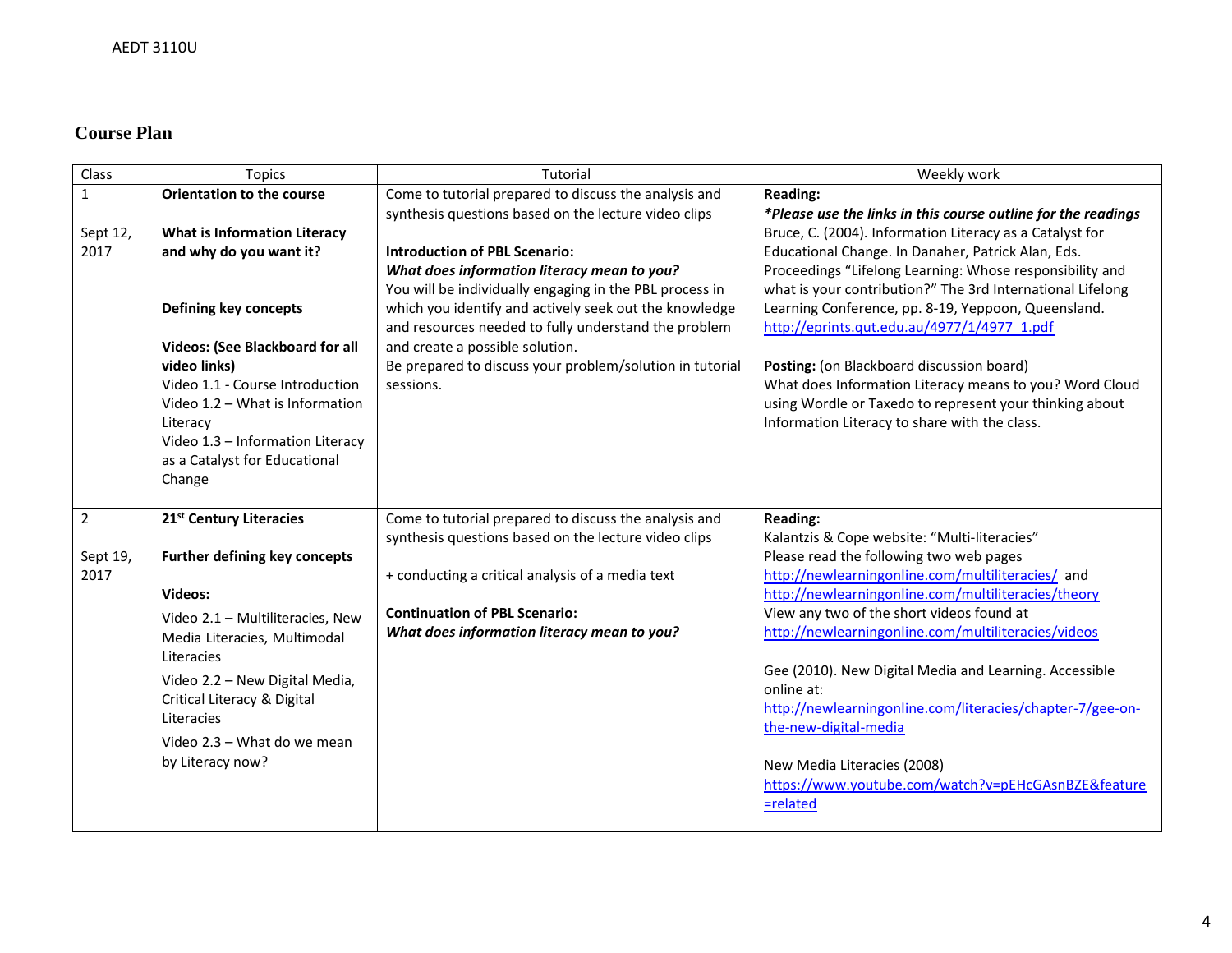|                                                                   |                                                                                                                                                                                                                                                                                 |                                                                                                                                                                                                    | Harste (2003) What do we mean by literacy now? Available<br>online at:<br>http://www.readwritethink.org/files/resources/lesson_imag<br>es/lesson1140/VM0103What.pdf<br>Posting: (on Blackboard discussion board)<br>Respond to one of the articles with:<br>1 connection<br>1 question<br>1 surprise<br>1 observation                                                                                                                                                                                                                                                                                                                                                                                                                                                                                                       |
|-------------------------------------------------------------------|---------------------------------------------------------------------------------------------------------------------------------------------------------------------------------------------------------------------------------------------------------------------------------|----------------------------------------------------------------------------------------------------------------------------------------------------------------------------------------------------|-----------------------------------------------------------------------------------------------------------------------------------------------------------------------------------------------------------------------------------------------------------------------------------------------------------------------------------------------------------------------------------------------------------------------------------------------------------------------------------------------------------------------------------------------------------------------------------------------------------------------------------------------------------------------------------------------------------------------------------------------------------------------------------------------------------------------------|
| $\overline{3}$<br><b>Videos:</b><br>Sept 26,<br>2017<br>Librarian | <b>Information Literacy Standards</b><br>Video $3.1 - I$ L Standards for<br><b>Student Learning</b><br>Video 3.2 - IL Competency<br><b>Standards for Higher Education</b><br>Video 3.3 - The Role of the<br><b>Guest speaker:</b><br>Kate Gibbings,<br><b>Education Library</b> | Come to tutorial prepared to discuss the analysis and<br>synthesis questions based on the lecture video clips<br><b>Conclusion of PBL Scenario:</b><br>What does information literacy mean to you? | <b>Reading:</b><br>Welsh Information Literacy Project (2011). Information<br>Literacy Framework for Wales. Available at<br>https://libraries.wales/wp-<br>content/uploads/2016/06/Information Literacy Framework<br>Wales.pdf<br>(pg18-29)<br>Read the following 2 web pages:<br>1)http://library.queensu.ca/webedu/guides/subject/rbl/infol<br>it.htm<br>2) https://www.ets.org/Media/Tests/ICT Literacy/pdf/acrl st<br>andards.pdf<br>Watch this short video "Getting started" provided by UOIT<br>Library:<br>http://digital.films.com.uproxy.library.dc-<br>uoit.ca/PortalPlaylists.aspx?aid=4989&xtid=43788&loid=116<br>049<br>Posting: (on Blackboard discussion board)<br>Provide a short solution (1 min video, 2-3 ppt slides, etc.) to<br>the PBL scenario based on what you have learned and<br>explored so far. |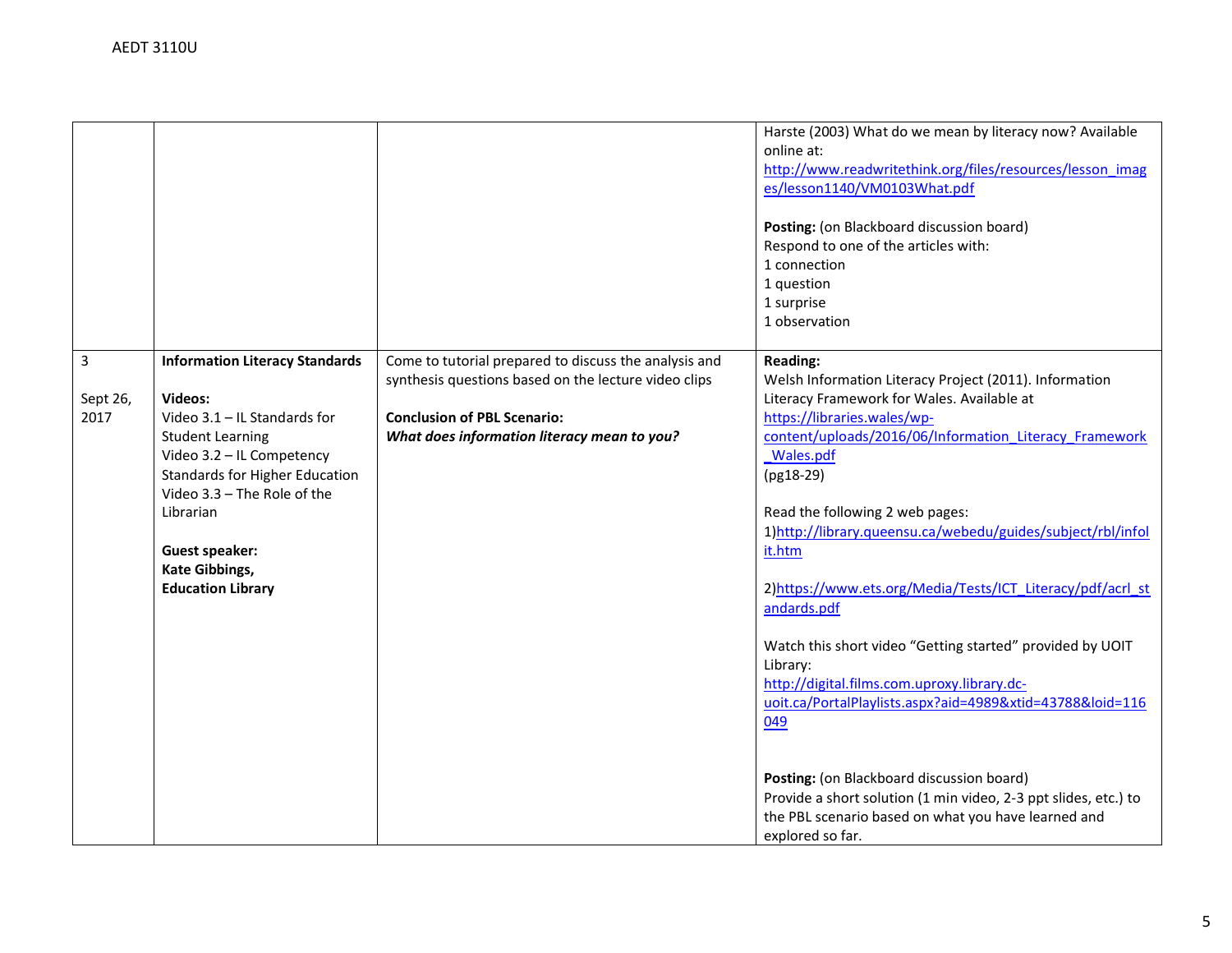| 4<br>Oct 3,<br>2017  | <b>The Information Seeking</b><br>Process:<br>Define<br>Access<br>Evaluate<br>Integrate<br>Communicate                                                                                                                                                                              | Come to tutorial prepared to discuss the analysis and<br>synthesis questions based on the lecture video clips<br><b>Introduction of PBL Scenario:</b><br>What does information literacy mean for society?<br>In small groups, engage in the PBL process to identify<br>and actively seek out the knowledge and resources<br>needed to fully understand the problem and create a<br>possible solution.<br>Be prepared to discuss your group's problem/ solution in<br>tutorial sessions. | <b>Readings:</b><br>Hearst, M. (2009). "Models of the Information Seeking<br>Process". Search User Interfaces. Cambridge University Press.<br>Available at:<br>http://searchuserinterfaces.com/book/sui_ch3_models_of_inf<br>ormation seeking.html<br>Together for Learning: School Libraries and the Emergence of<br>the Learning Commons. (2010). "Discovery & Guided Inquiry<br>Section: OSLA p. 23-26; 44-51 (Appendix A). Available at:<br>https://www.accessola.org/web/Documents/OLA/Divisions/O |
|----------------------|-------------------------------------------------------------------------------------------------------------------------------------------------------------------------------------------------------------------------------------------------------------------------------------|-----------------------------------------------------------------------------------------------------------------------------------------------------------------------------------------------------------------------------------------------------------------------------------------------------------------------------------------------------------------------------------------------------------------------------------------------------------------------------------------|---------------------------------------------------------------------------------------------------------------------------------------------------------------------------------------------------------------------------------------------------------------------------------------------------------------------------------------------------------------------------------------------------------------------------------------------------------------------------------------------------------|
|                      | <b>Videos:</b><br>Video 4.1 - Information Seeking<br>Process<br>Video 4.2 - Application<br>Video 4.3 - Setting the Task                                                                                                                                                             |                                                                                                                                                                                                                                                                                                                                                                                                                                                                                         | SLA/TogetherforLearning.pdf<br>Posting: (on Blackboard discussion board)<br>Create groups and share your ideas for the IL Group<br>Assignment based on the PBL question and the IL project.                                                                                                                                                                                                                                                                                                             |
| 5<br>Oct 10,<br>2017 | <b>Critical Information Literacy</b><br>Accuracy<br>Authority<br>Objectivity<br>Currency<br>Coverage<br>Videos:<br>Video 5.1 - Evaluating Online<br>Information<br>Video 5.2 - Fact, Opinion, Bias,<br>Hate<br>*Proposal for Information<br><b>Literacy Project Due in tutorial</b> | Come to tutorial prepared to discuss the analysis and<br>synthesis questions based on the lecture video clips<br>+ Assessing the reliability of websites<br><b>Continuation of PBL Scenario:</b><br>What does information literacy mean for society?                                                                                                                                                                                                                                    | <b>Readings:</b><br>Walraven et al (2009) How Students Evaluate Information<br>and Sources<br>Spark: Jenna McWilliams on New Media Literacy available at:<br>https://soundcloud.com/cbc-radio-one/2010-07-18-spark-in-<br>the-summer<br>Posting: (on Blackboard discussion board)<br>Discuss your responses to the Walraven article and the<br>McWilliams interview.                                                                                                                                    |
| 6                    | <b>Participatory Culture</b><br>Literacy practices/Literacy<br>events/Going Viral                                                                                                                                                                                                   | Come to tutorial prepared to discuss the analysis and<br>synthesis questions based on the lecture video clips                                                                                                                                                                                                                                                                                                                                                                           | <b>Readings:</b><br>Ball, A. L. (2010, May 28) Are 5001 friends on Facebook one<br>too many? The New York Times.                                                                                                                                                                                                                                                                                                                                                                                        |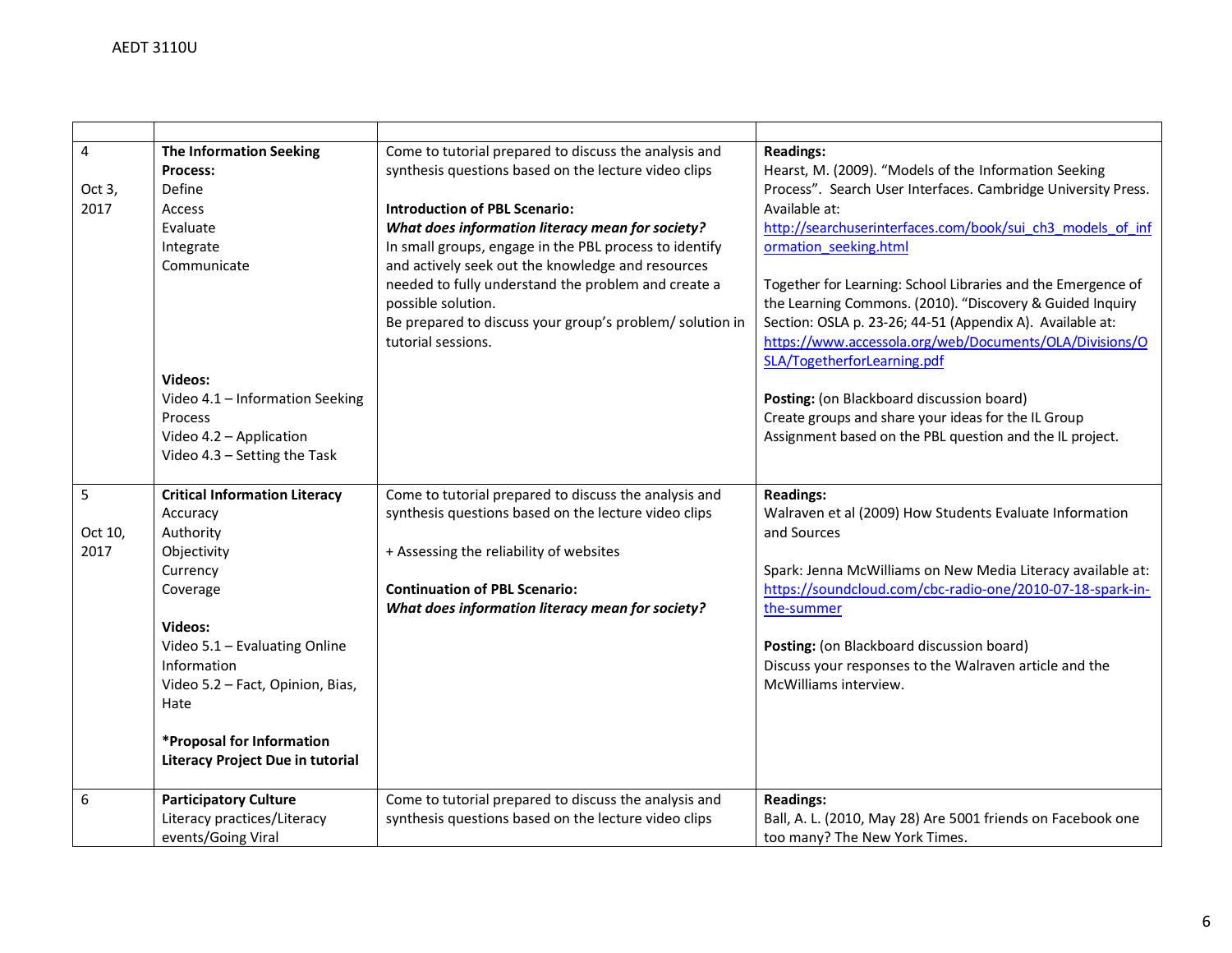| Oct 17,        |                                    | <b>Continuation of PBL Scenario:</b>                  | http://www.nytimes.com/2010/05/30/fashion/30FACEBOOK           |
|----------------|------------------------------------|-------------------------------------------------------|----------------------------------------------------------------|
| 2017           | Videos:                            | What does information literacy mean for society?      | .html? $r=0$                                                   |
|                | Video 6.1 - Participatory Culture  |                                                       |                                                                |
|                | Defined                            |                                                       | Jenkins, H. (2012). On participatory culture.                  |
|                | Video 6.2 - The Facebook           |                                                       | http://newlearningonline.com/literacies/chapter-7/jenkins-     |
|                | Phenomenon                         |                                                       | on-participatory-culture                                       |
|                |                                    |                                                       |                                                                |
|                |                                    |                                                       |                                                                |
|                | *Assessing Sources Paper Due       |                                                       | Henry Jenkins: Ted Talk on Participatory Culture.              |
|                |                                    |                                                       | http://www.youtube.com/watch?v=AFCLKa0XRIw&feature=r           |
|                |                                    |                                                       | elated                                                         |
|                |                                    |                                                       |                                                                |
|                |                                    |                                                       | Ice Bucket Challenge: Data Visualization:                      |
|                |                                    |                                                       | https://www.youtube.com/watch?v=qTEchen97rQ                    |
|                |                                    |                                                       |                                                                |
|                |                                    |                                                       | Posting: (on Blackboard discussion board)                      |
|                |                                    |                                                       |                                                                |
|                |                                    |                                                       | Post your chosen Information Literacy Infographic and          |
|                |                                    |                                                       | discuss its significance.                                      |
|                |                                    |                                                       |                                                                |
| $\overline{7}$ | <b>Online Social Activism</b>      | Come to tutorial prepared to discuss the analysis and | <b>Readings:</b>                                               |
|                | Citizen journalism                 | synthesis questions based on the lecture video clips  | Gladwell, M. (2010) Small change. http://gladwell.com/small-   |
| Oct 24,        | Digital tools for political change |                                                       | change/                                                        |
| 2017           |                                    | <b>Continuation of PBL Scenario:</b>                  |                                                                |
|                | Videos:                            | What does information literacy mean for society?      | Mehta, R. (2010, April 28). 'Flash Activism': Civic justice    |
|                |                                    |                                                       |                                                                |
|                | Video 7.1 - Participatory Culture  |                                                       | catalyzed by a Bollywood film." Participatory Culture to       |
|                | and Online Civic Engagement        |                                                       | Public Participation.                                          |
|                | Video 7.2 - Flash Activism         |                                                       | https://sites.google.com/site/participatorydemocracyproject    |
|                |                                    |                                                       | /case-studies/rang-de-basanti-and-flash-activism               |
|                |                                    |                                                       |                                                                |
|                |                                    |                                                       | Invisible Children "I Got Soul" video:                         |
|                |                                    |                                                       | http://www.youtube.com/watch?v=Pap1MEfSOGI                     |
|                |                                    |                                                       |                                                                |
|                |                                    |                                                       | Brough, M. (2010, February 26). Invisible children.            |
|                |                                    |                                                       |                                                                |
|                |                                    |                                                       | Participatory Culture and Humanitarian Spectacle.              |
|                |                                    |                                                       | https://sites.google.com/site/participatorydemocracyproject    |
|                |                                    |                                                       | /case-studies/invisible-children                               |
|                |                                    |                                                       |                                                                |
|                |                                    |                                                       | Etling, B., Faris, R., & Palfrey, J. G. (2010, December 9).    |
|                |                                    |                                                       | Political Change in the Digital Age: The Fragility and Promise |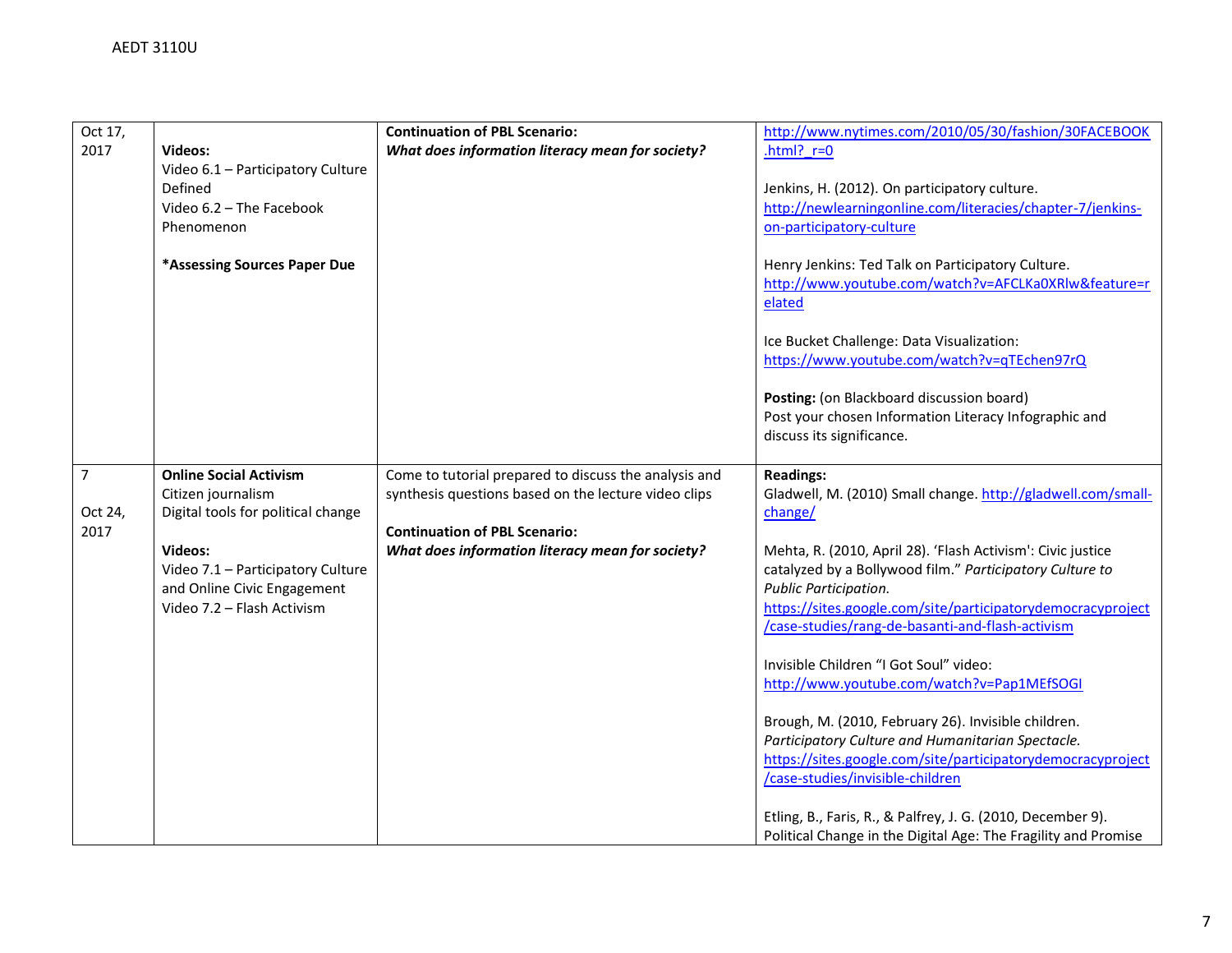|                            |                                                                                                                                                                                                                                  |                                                                                                                                                                                                           | of Online Organizing. Berkman Center Research Publication,<br>No. 2010-15. https://ssrn.com/abstract=1871316<br>Posting:<br>Respond to one of the articles/videos on social activism and<br>share your thoughts.                                                                                                                                                                                                                                                                                                                                                                                                                                                                                                                                                                                                                                    |
|----------------------------|----------------------------------------------------------------------------------------------------------------------------------------------------------------------------------------------------------------------------------|-----------------------------------------------------------------------------------------------------------------------------------------------------------------------------------------------------------|-----------------------------------------------------------------------------------------------------------------------------------------------------------------------------------------------------------------------------------------------------------------------------------------------------------------------------------------------------------------------------------------------------------------------------------------------------------------------------------------------------------------------------------------------------------------------------------------------------------------------------------------------------------------------------------------------------------------------------------------------------------------------------------------------------------------------------------------------------|
| 8<br>Oct 31,<br>2017       | <b>Your Brain on Computers</b><br><b>Information Overload</b><br><b>Personal Learning Networks</b><br>Videos:<br>Video 8.1 - Information<br><b>Overload and Multitasking</b><br>Video 8.2 - Personal Learning<br><b>Networks</b> | Come to tutorial prepared to discuss the analysis and<br>synthesis questions based on the lecture video clips<br><b>Continuation of PBL Scenario:</b><br>What does information literacy mean for society? | <b>Readings:</b><br>"It's Not Information Overload. It's Filter Failure." Clay Shirky,<br>Speaker at Web 2.0 Expo NY.<br>http://www.youtube.com/watch?v=LabqeJEOQyI<br>Lehrer, J. (2010). Our cluttered minds. New York Times.<br>http://www.nytimes.com/2010/06/06/books/review/Lehrer-<br>t.html?_r=1&fta=y<br>Richtel, M. (2010). Hooked on Gadgets, and Paying a Mental<br>Price. New York Times.<br>http://www.nytimes.com/2010/06/07/technology/07brain.h<br>tml<br>Gulati, D. (2012). The Multitasking Fury. Huffington Post.<br>http://www.huffingtonpost.com/daniel-gulati/the-<br>multitasking-fury b 1683360.html<br>Will Richardson: Ted Talk on Personal Learning Networks<br>http://www.youtube.com/watch?v=Ni75vIE4vdk&feature=re<br>Imfu<br>Posting:<br>Which reading/video clutters your mind? Share your<br>information overload. |
| $\boldsymbol{9}$<br>Nov 7, | <b>The Digital Divide</b><br>Techno-cynicism<br>Techno-infatuation                                                                                                                                                               | Come to tutorial prepared to discuss the analysis and<br>synthesis questions based on the lecture video clips                                                                                             | <b>Readings:</b><br>Cross, A. (2015). A (Not so) funny thing happened on my way<br>to Twitter today.                                                                                                                                                                                                                                                                                                                                                                                                                                                                                                                                                                                                                                                                                                                                                |
| 2017                       |                                                                                                                                                                                                                                  | <b>Continuation of PBL Scenario:</b>                                                                                                                                                                      |                                                                                                                                                                                                                                                                                                                                                                                                                                                                                                                                                                                                                                                                                                                                                                                                                                                     |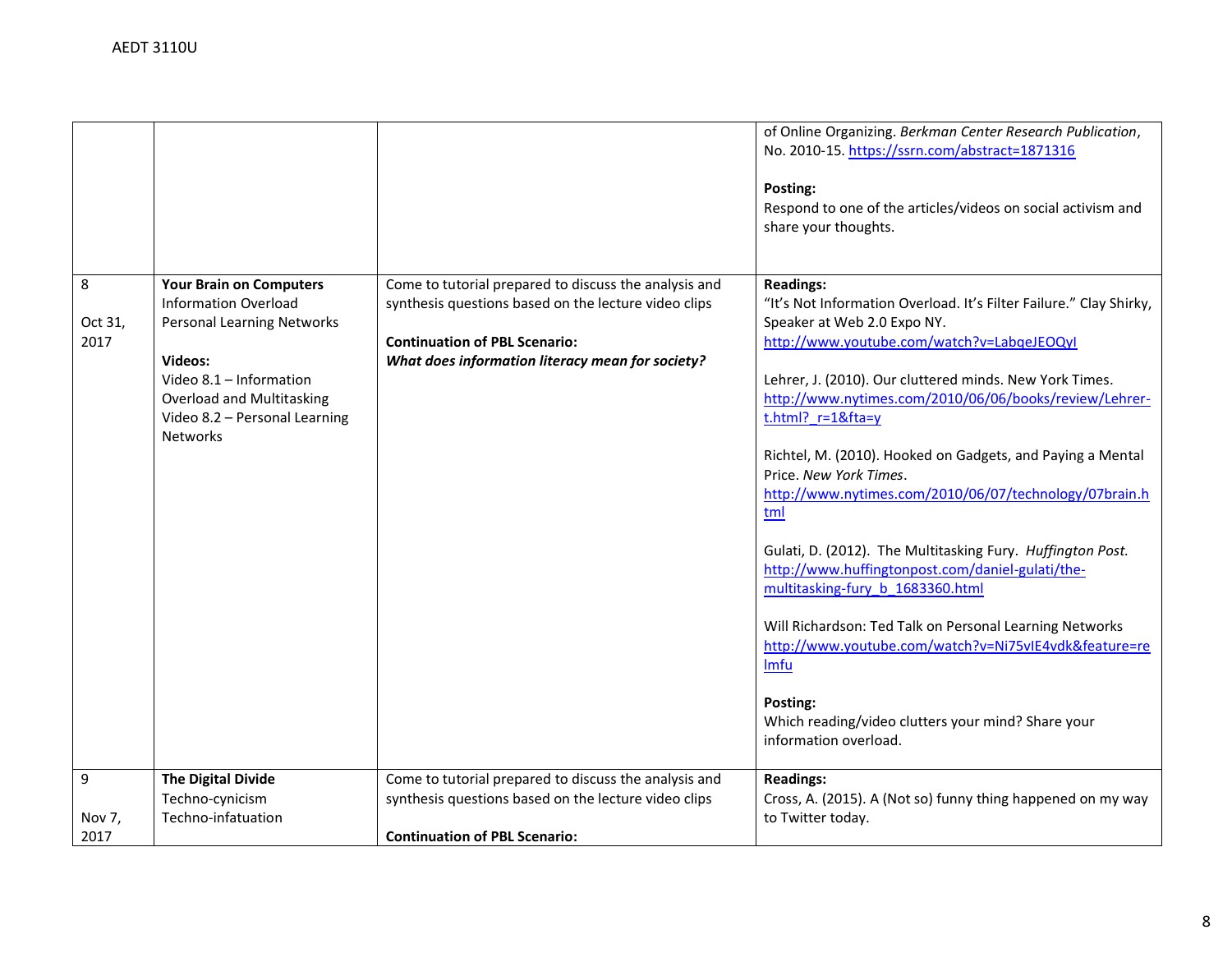|         | Videos:                          |                                                       |                                                             |
|---------|----------------------------------|-------------------------------------------------------|-------------------------------------------------------------|
|         |                                  | What does information literacy mean for society?      | http://ajournalofmusicalthings.com/a-not-so-funny-thing-    |
|         | Video 9.1 - The Digital Divide - |                                                       | happen-on-my-way-to-twitter-today/                          |
|         | The Statistics                   |                                                       |                                                             |
|         | Video 9.2 - Internet as a Human  |                                                       | Negroponte, N. (2015). Internet access is a human right.    |
|         | Right                            |                                                       | http://bigthink.com/think-tank/nicholas-negroponte-         |
|         |                                  |                                                       |                                                             |
|         |                                  |                                                       | internet-access-is-a-human-right                            |
|         |                                  |                                                       |                                                             |
|         |                                  |                                                       | Internet: a human right (2011).                             |
|         |                                  |                                                       | http://www.wired.com/2011/06/internet-a-human-right/        |
|         |                                  |                                                       |                                                             |
|         |                                  |                                                       | Posting: (on Blackboard discussion board)                   |
|         |                                  |                                                       |                                                             |
|         |                                  |                                                       | Should everyone, everywhere be able to participate in the   |
|         |                                  |                                                       | flow of online information? Should governments be able to   |
|         |                                  |                                                       | restrict citizen access under certain circumstances?        |
|         |                                  |                                                       |                                                             |
| $10\,$  | <b>Netiquette &amp; Ethics</b>   | Come to tutorial prepared to discuss the analysis and | <b>Readings:</b>                                            |
|         | Fair Use                         |                                                       |                                                             |
|         |                                  | synthesis questions based on the lecture video clips  | How Trolls Are Ruining the Internet. Time Magazine.         |
| Nov 14, | <b>Creative Commons</b>          |                                                       | http://time.com/4457110/internet-trolls/                    |
| 2017    | Intellectual Property, Privacy,  | <b>Continuation of PBL Scenario:</b>                  |                                                             |
|         | Copyright law                    | What does information literacy mean for society?      | No Bullying education site:                                 |
|         | Wikileaks                        |                                                       | http://nobullying.com/amanda-todd-story/                    |
|         | Cyberbullying                    |                                                       |                                                             |
|         |                                  |                                                       | Geist, M. Copyright in Canada.                              |
|         |                                  |                                                       |                                                             |
|         | <b>Videos:</b>                   |                                                       | http://www.michaelgeist.ca/tech-law-topics/copyright/       |
|         | Video 10.1 - Introduction to     |                                                       |                                                             |
|         | Canadian Copyright Law           |                                                       | Clay Shirky: Ted Talk: Why SOPA is a bad idea.              |
|         | Video 10.2 - Internet            |                                                       | http://www.ted.com/talks/defend our freedom to share        |
|         | Privacy/WikiLeaks                |                                                       | or why sopa is a bad idea.html                              |
|         |                                  |                                                       |                                                             |
|         | *Information Literacy Project    |                                                       | Posting: (on Blackboard discussion board)                   |
|         |                                  |                                                       |                                                             |
|         | <b>Due</b>                       |                                                       | What does netiquette and online ethics look like currently? |
|         |                                  |                                                       | What would you change? Find a (digital) current event to    |
|         |                                  |                                                       | support your claim.                                         |
|         |                                  |                                                       |                                                             |
| 11      | <b>Educational Applications</b>  | Come to tutorial prepared to discuss the analysis and | <b>Readings:</b>                                            |
|         |                                  | synthesis questions based on the lecture video clips  | Beck (2008). What Hinders teachers in using video and       |
|         |                                  |                                                       |                                                             |
| Nov 21, | *Information Literacy Project    |                                                       | computer games in the classroom?                            |
| 2017    | <b>Presentation Due</b>          | <b>Conclusion of PBL Scenario:</b>                    | http://www.academia.edu/2525629/What hinders teachers       |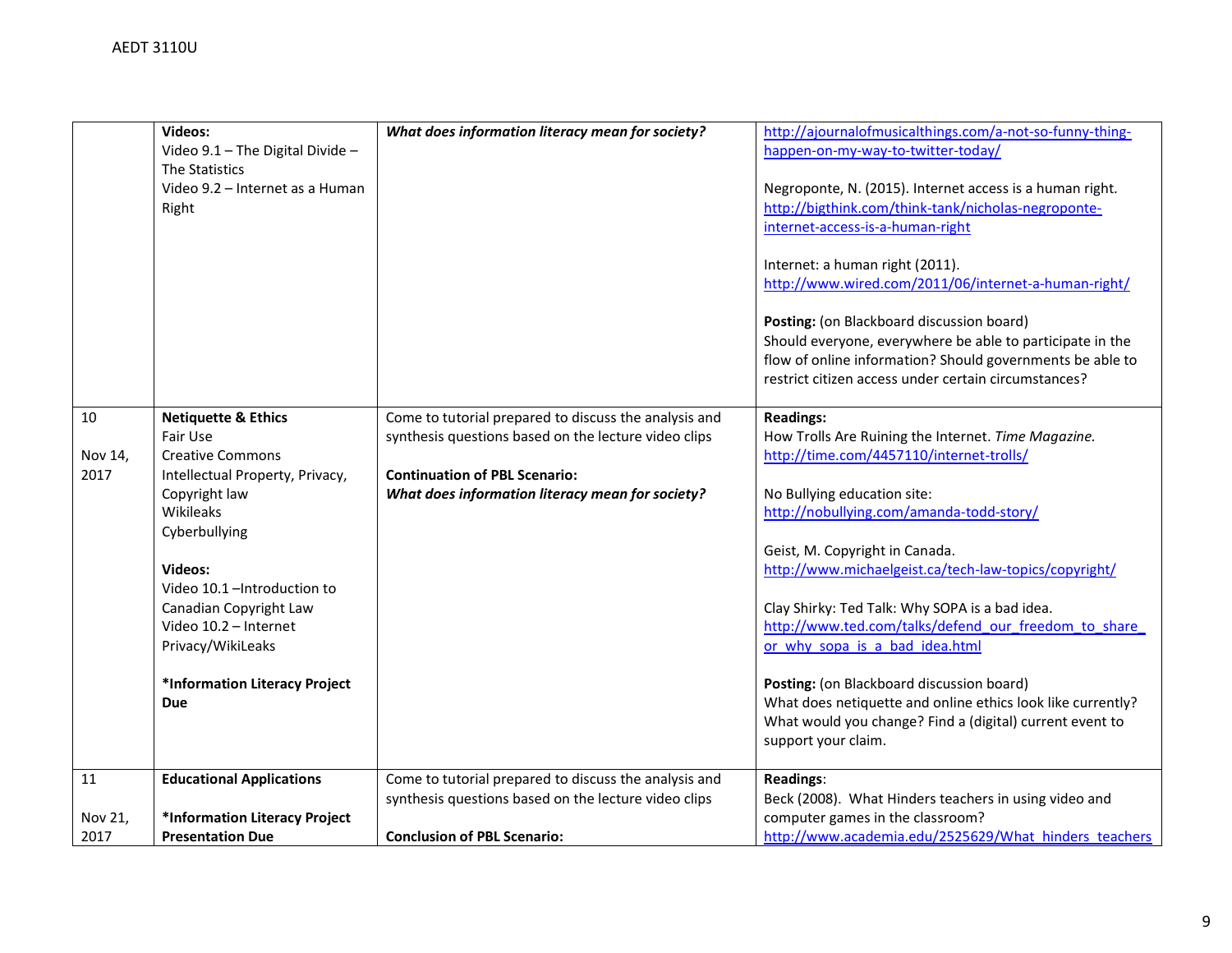|         |                                 | What does information literacy mean for society?      | in using computer and video games in the classroom E<br>xploring factors inhibiting the uptake of computer and v |
|---------|---------------------------------|-------------------------------------------------------|------------------------------------------------------------------------------------------------------------------|
|         |                                 |                                                       | ideo_games                                                                                                       |
|         |                                 |                                                       | <b>Posting:</b> (on Blackboard discussion board)                                                                 |
|         |                                 |                                                       | Respond to Gee video  Gaming in Education                                                                        |
|         |                                 |                                                       | http://www.edutopia.org/james-gee-video-games-learning-                                                          |
|         |                                 |                                                       | video                                                                                                            |
|         |                                 |                                                       |                                                                                                                  |
|         |                                 |                                                       |                                                                                                                  |
| 12      | <b>Educational Applications</b> | Come to tutorial prepared to discuss the analysis and | <b>Readings:</b>                                                                                                 |
|         |                                 | synthesis questions based on the lecture video clips  | Tapscott (2010). Needed: A New Pedagogy                                                                          |
| Nov 28, | *Information Literacy Project   |                                                       | http://dontapscott.com/2010/11/needed-a-new-model-of-                                                            |
| 2017    | <b>Presentation Due</b>         | <b>Conclusion of PBL Scenario:</b>                    | pedagogy/                                                                                                        |
|         |                                 | What does information literacy mean for society?      |                                                                                                                  |
|         |                                 |                                                       | <b>Posting:</b> (on Blackboard discussion board)                                                                 |
|         |                                 |                                                       | Discuss engaging the digital generation and how a new                                                            |
|         |                                 |                                                       | pedagogy for a new age is needed.                                                                                |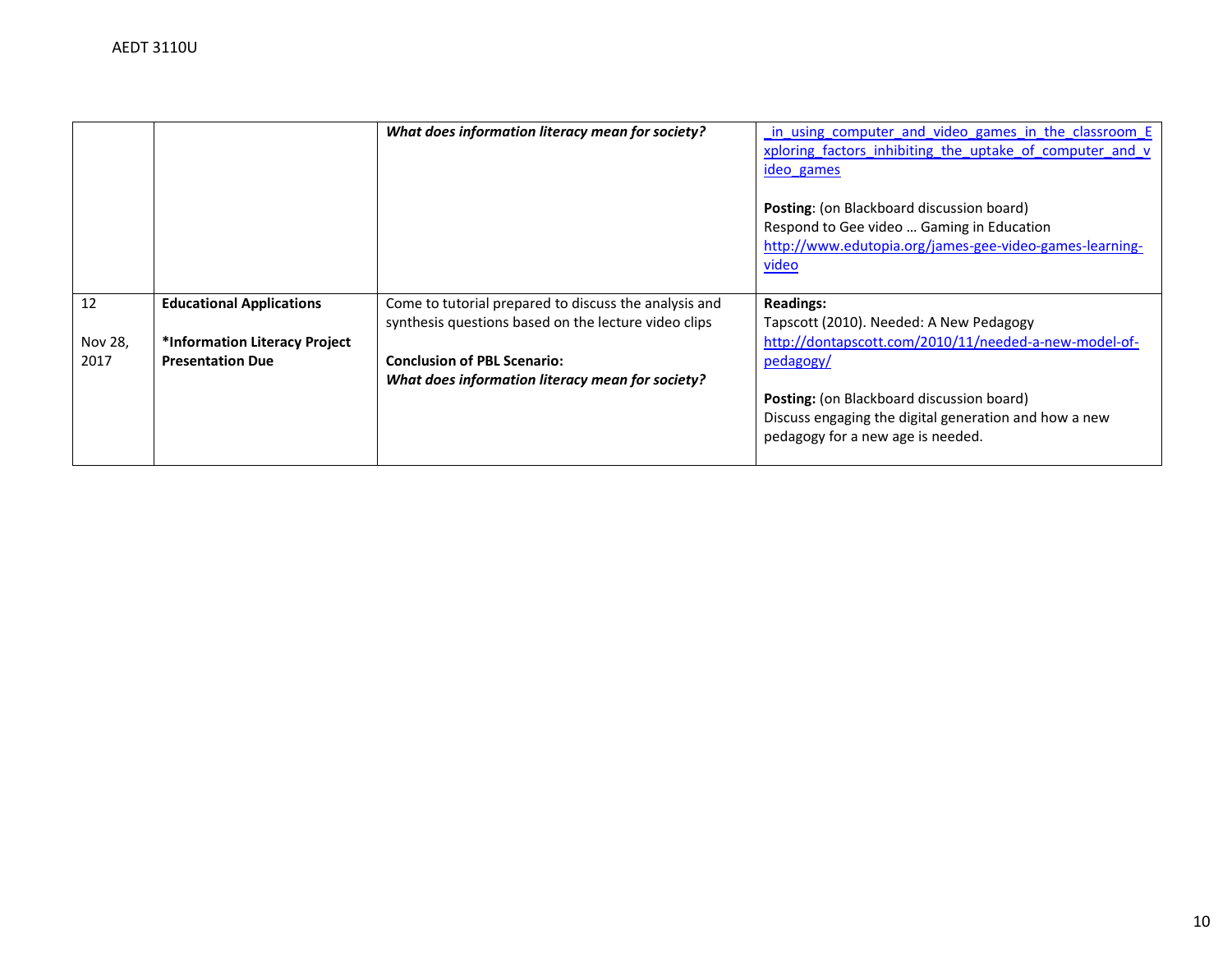# **Assignments**

| Title / learning<br>outcomes                                                            | Due Date         | Instructions                                                                                                                                                                                                                                                                                                                                                                                                                                                                                                                                                                                                                                                                                                                                                                                                                                                                                                                                                                                                                                                                 | Assessment                                          |
|-----------------------------------------------------------------------------------------|------------------|------------------------------------------------------------------------------------------------------------------------------------------------------------------------------------------------------------------------------------------------------------------------------------------------------------------------------------------------------------------------------------------------------------------------------------------------------------------------------------------------------------------------------------------------------------------------------------------------------------------------------------------------------------------------------------------------------------------------------------------------------------------------------------------------------------------------------------------------------------------------------------------------------------------------------------------------------------------------------------------------------------------------------------------------------------------------------|-----------------------------------------------------|
| <b>Reflective</b><br><b>Discussions</b><br>Learning<br>Outcomes:<br>1, 2, 3, 4, 5, 6, 7 | Ongoing          | Weekly postings/blogs in the class Blackboard forum - scaffolded prompts provided (section<br>6 above) based on weekly videos and readings. Plus, post a minimum of 3 responses each<br>week to the posts of your peers to help build a community of learners                                                                                                                                                                                                                                                                                                                                                                                                                                                                                                                                                                                                                                                                                                                                                                                                                | 30%<br>Individual;<br>Rubric provided on BlackBoard |
| <b>Assessing Sources -</b><br>A comparison<br>paper<br>Learning<br>Outcomes: 1,2,4,5    | Oct 16           | Select a topic of interest and locate three sources based on the topic - one article published<br>in a popular magazine (online, or print), one paper in a refereed scholarly journal, and one<br>website. Using APA style, write a 1500 word paper (not including the cover page and<br>references) in which you analyze and compare the three sources in terms of language,<br>evidence presented for claims, qualifications of the author, and the purpose of the source.<br>This is an opportunity to synthesize learning based on the first 5 modules of the course.                                                                                                                                                                                                                                                                                                                                                                                                                                                                                                    | 30%<br>Individual;<br>Rubric provided on BlackBoard |
| Information<br><b>Literacy Project</b><br>Learning                                      | Oct 9            | One page proposal for the Information Literacy Project (outlined below). Submit via email<br>with all group members cc'd.                                                                                                                                                                                                                                                                                                                                                                                                                                                                                                                                                                                                                                                                                                                                                                                                                                                                                                                                                    | 5%<br>Group;<br>Rubric provided on BlackBoard       |
| Outcomes:<br>2, 3, 4, 5, 6, 7                                                           | Nov <sub>6</sub> | In groups of 3-4, prepare an Information Literacy Project to be used as an Educational Plan.<br>Choose a grade level and teachable subject or a training scenario and create a multimodal<br>mini-unit that can be used to teaching information literacy skills. This assignment can be<br>created as a website, Weebly, wiki, movie file, screencast, narrated PowerPoint, etc. to<br>accomplish the objectives outlined of the Information Literacy Unit outlined below. Web links<br>(i.e. links to YouTube uploads or file share sites) are to be posted in Blackboard.<br>The mini-unit will set up a scenario whereby the main the character in the story is assigned a<br>specific topic on which to prepare a research report. The unit will take this character through<br>the 5 steps of the inquiry process: Define, Access, Evaluate, Integrate, and Communicate. For<br>each of the five steps you must provide a detailed storyline that requires the main character<br>to make wise and unwise decisions, providing for a critical analysis of each decision. | 25%<br>Group;<br>Rubric provided on BlackBoard      |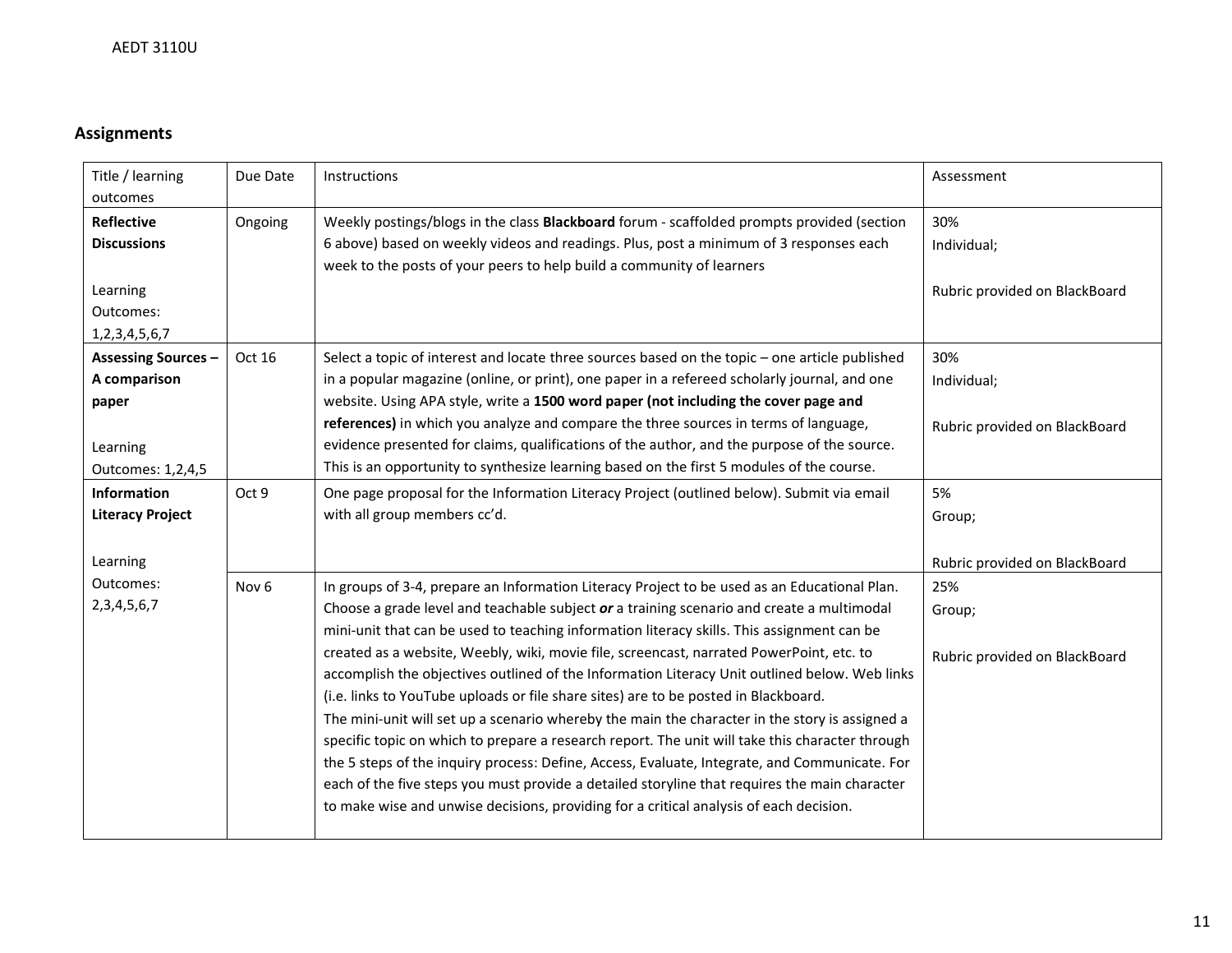| Nov 21/     | Present your completed Information Literacy Project to the class (10 min max/group). In   | 10%                           |
|-------------|-------------------------------------------------------------------------------------------|-------------------------------|
| Nov 28      | order to invite a few minutes of discussion, please provide 1-2 questions related to your | Group;                        |
| (post link) | project. Uploads to YouTube or a File Share site are recommended for ease of submitting   |                               |
| to video by | your work for grading.                                                                    | Rubric provided on BlackBoard |
| Nov 17)     | (File sizes will be too large to send via email.)                                         |                               |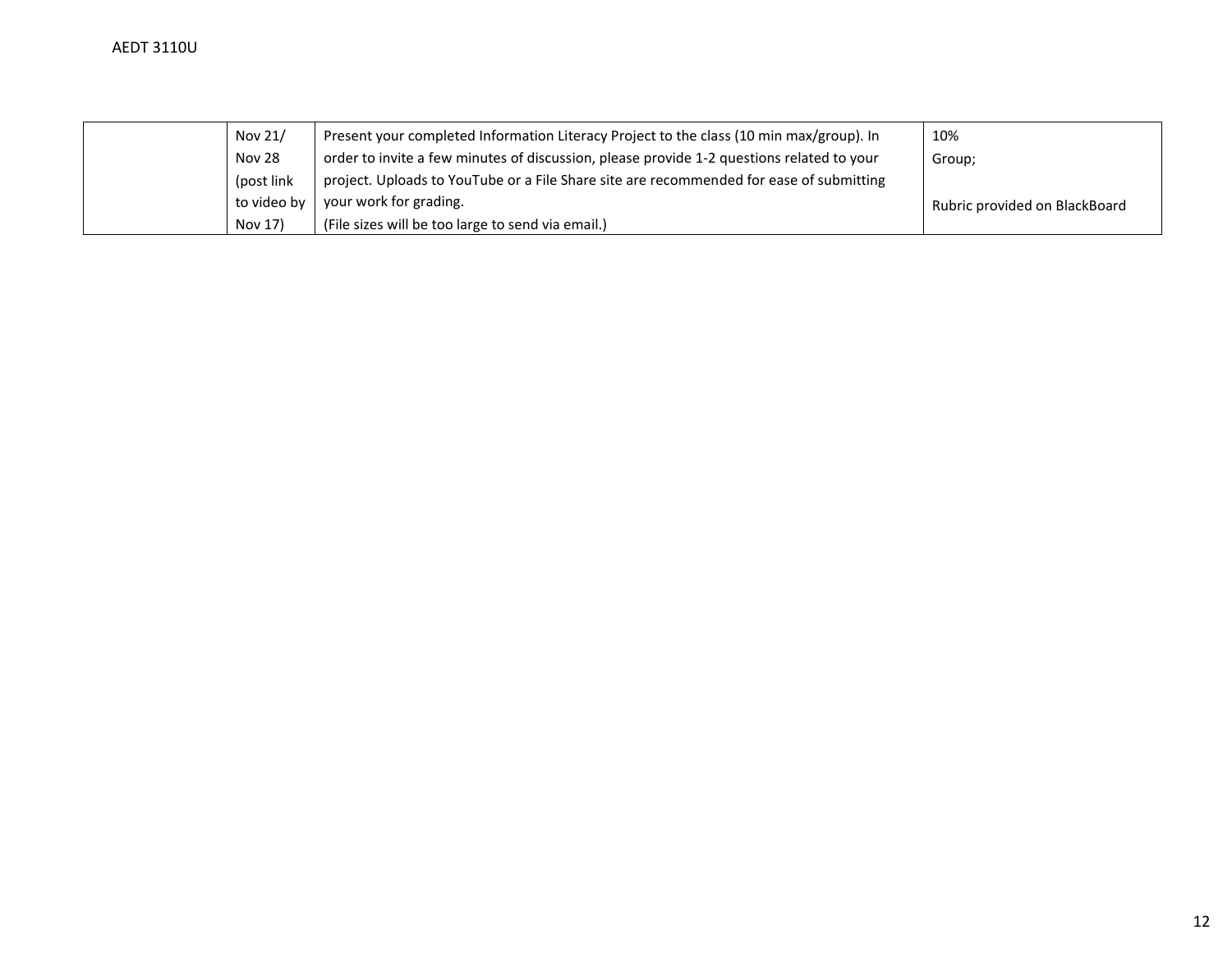## **Readings and Resources:**

The professor works from a collection of on-line and/or print resources. Many of these texts and documents will be provided through the Blackboard course site, however students can also find an extensive collection of useful Internet links in this course web site. Additional readings may be assigned or recommended during the course. Students will need to view and peer-assess short presentations.

## **Assessment and Evaluation:**

*Further information on grading can be found in Section 5 of the UOIT Academic Calendar.*

There are multiple assignments in this course and each one is designated in the course plan (Section 6, above) and described in the assignments (Section 9, below). If for some exceptional reason a student is unable to submit course assignments on the due date, the student must contact the professor in writing to request and negotiate an extension.

#### *Assignment Policies:*

Assignment criteria are specified in the detailed assignment descriptions. Read them carefully to be sure that you have fulfilled all aspects of the requirements. Assignments are DUE ON THE DAY indicated. Late assignments will be handled as follows:

#### **Non-negotiated Late Assignment**

An assignment that has been posted late without prior agreement between the student and the professor to extend the time for the assignment to be handed in will be considered a nonnegotiated late assignment and will be assigned a grade of zero.

## **Negotiated Late Assignment**

An assignment that has been handed in late in accordance with a mutually agreed deadline and penalty (if applicable) will be considered a negotiated late assignment and will be marked in accordance with the mutually agreed terms.

# **Extenuating Circumstances**

The professor will consider individually, rare extenuating circumstances, which may cause an assignment to be late. Examples of extenuating circumstances include hospitalization, death of a loved one, traffic accidents, etc. The student must provide documentation to validate the

13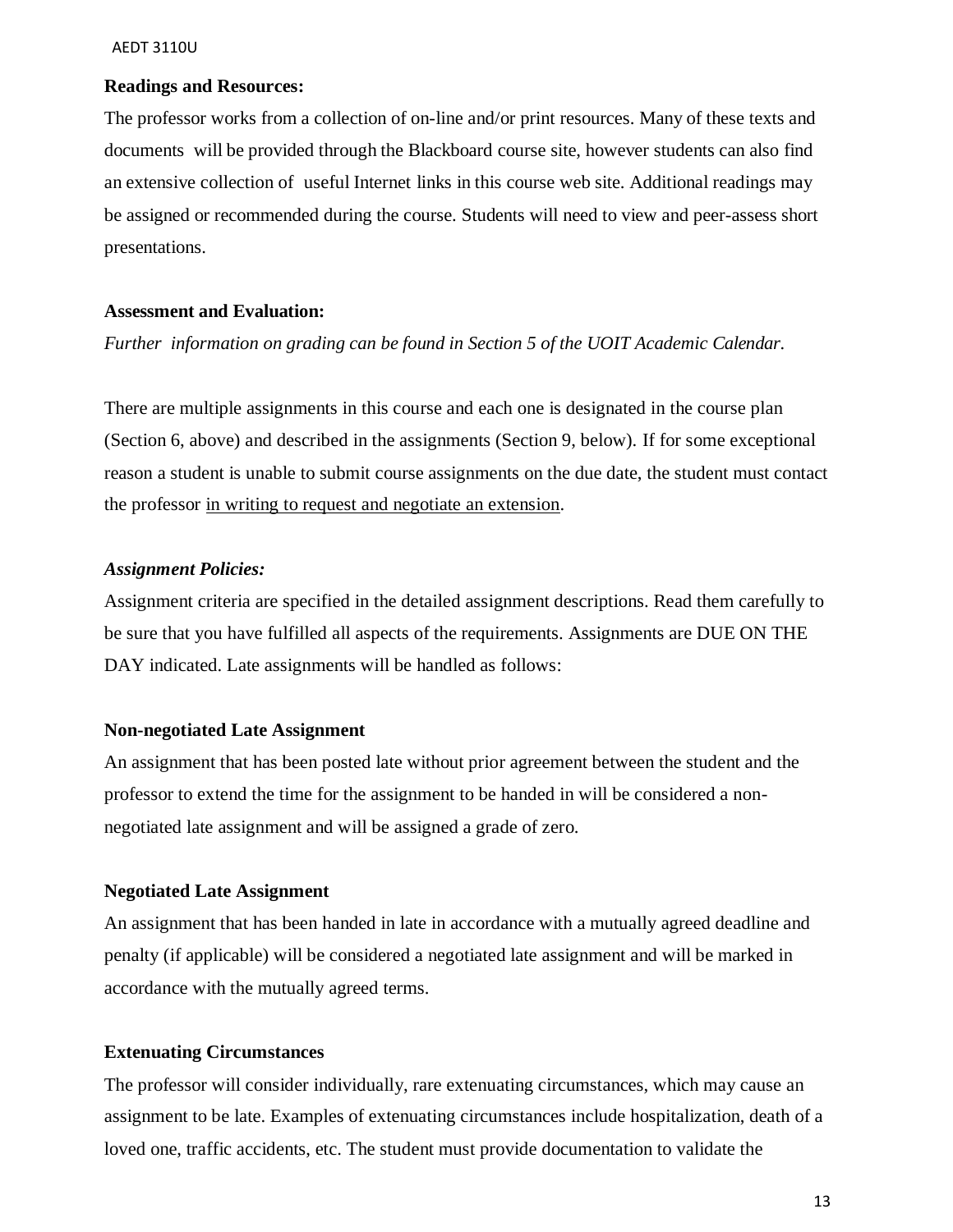extenuating circumstance. It will be at the professor's discretion to work out the extension in this situation.

### **Accessibility**

Students with disabilities may request to be considered for formal academic accommodation in accordance with the Ontario Human Rights Code. Students seeking accommodation must make their requests through the Centre for Students with Disabilities in a timely manner, and provide relevant and recent documentation to verify the effect of their disability and to allow the University to determine appropriate accommodations.

Accommodation decisions will be made in accordance with the Ontario Human Rights Code. Accommodations will be consistent with and supportive of the essential requirements of courses and programs, and provided in a way that respects the dignity of students with disabilities and encourages integration and equality of opportunity. Reasonable academic accommodation may require instructors to exercise creativity and flexibility in responding to the needs of students with disabilities while maintaining academic integrity.

## **Academic Integrity**

Students and faculty at UOIT share an important responsibility to maintain the integrity of the teaching and learning relationship. This relationship is characterized by honesty, fairness and mutual respect for the aim and principles of the pursuit of education. Academic misconduct impedes the activities of the university community and is punishable by appropriate disciplinary action.

Students are expected to be familiar with UOIT's regulations on Academic Conduct (Section 5.15 of the Academic Calendar) which sets out the kinds of actions that constitute academic misconduct, including plagiarism, copying or allowing one's own work to copied, use of unauthorized aids in examinations and tests, submitting work prepared in collaboration with another student when such collaboration has not been authorized, and other academic offences. The regulations also describe the procedures for dealing with allegations, and the sanctions for any finding of academic misconduct, which can range from a written reprimand to permanent expulsion from the university. A lack of familiarity with UOIT's regulations on academic conduct does not constitute a defense against its application.